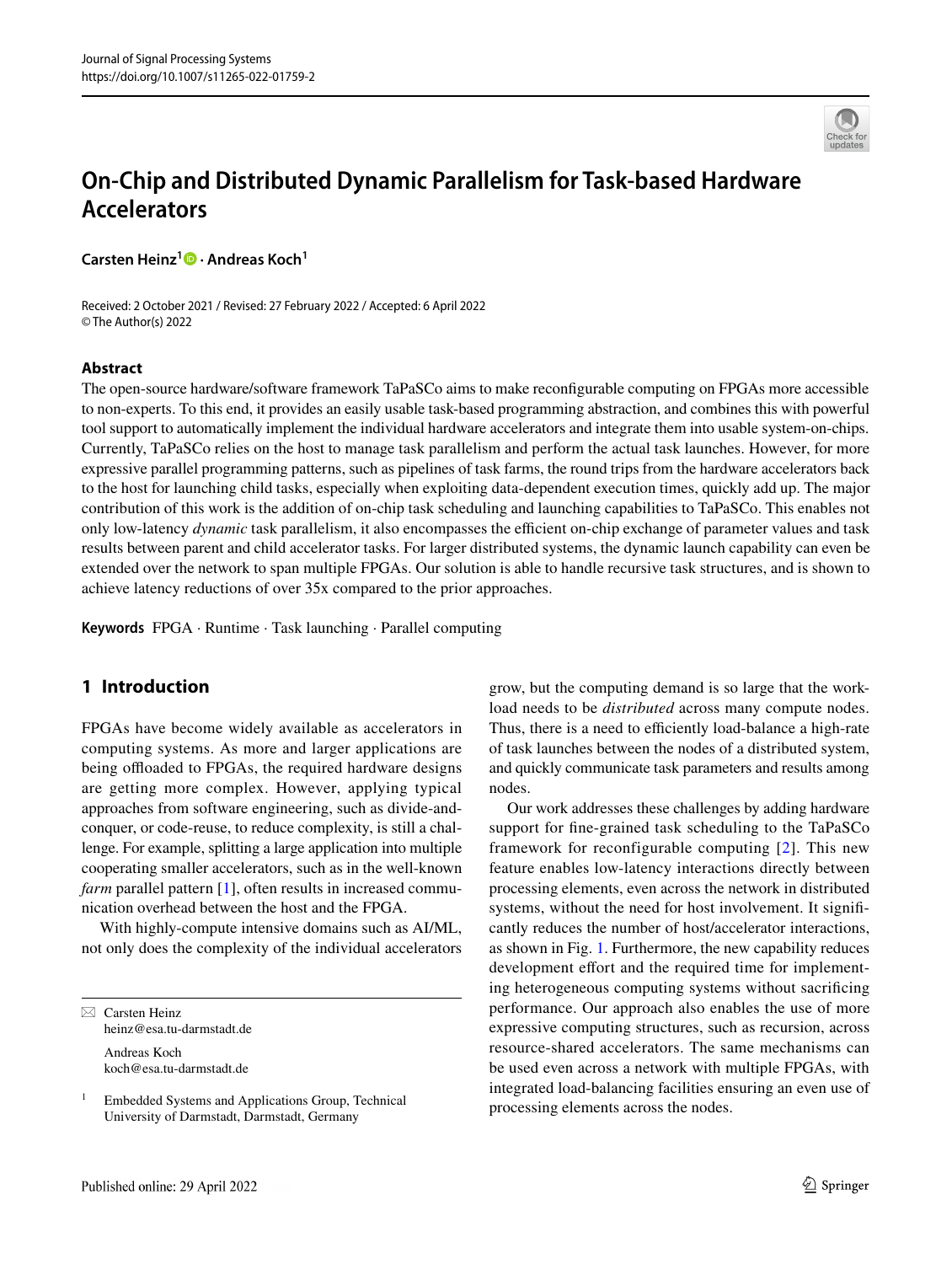

<span id="page-1-0"></span>**Figure 1** Host and PE interactions, with (**a**) the existing host-centric model, and (**b**) the new on-chip dynamic parallelism.

This work extends our previous research described in [\[3](#page-9-2)]. The primary contribution here is the support for networking, with secondary contributions being the description of the programming model for PEs, and an extended evaluation on a more realistic near-data processing application.

The rest of this paper is organized as follows: Sect. [2](#page-1-1) introduces the heterogeneous computing architecture of the framework TaPaSCo, which is used as a basis for this work. The implementation of our new Cascabel 2 architecture is presented in Sect. [3](#page-2-0) and evaluated in Sect. [4](#page-5-0). The paper closes with a brief survey of related work in Sect. [5](#page-8-0) and concludes in Sect. [6.](#page-9-3)

### <span id="page-1-1"></span>**2 Heterogeneous Computing Architecture**

The open-source TaPaSCo framework [[2\]](#page-9-1) is a solution to integrate FPGA-based accelerators into a heterogeneous computing system. It addresses the entire development fow by providing an automated toolfow to generate FPGA bitstreams, and a runtime and API for the interaction of a host application with the accelerators on the FPGA. The resulting SoC design consists of the *Processing Elements* (PE) and the required infrastructure, such as interconnect and off-chip interfaces (e.g., host, memory, network). The PEs are instances of the actual hardware accelerators, and can be provided to the system either in an HDL or as C/C++ code for High-Level Synthesis (HLS). TaPaSCo realizes hardware thread pools, each having a set number of PEs to perform the same task. Thus, a human designer or an automated designspace-exploration tool can optimize how many PEs are to be provided for a specifc function, optimizing, e.g., for maximum task throughput.

A key feature of TaPaSCo is its support for many different hardware platforms. The frst category of platforms are *reconfgurable* system-on-chips with an attached FPGA region. In these architectures, the CPU and the FPGA region share the same address space and both parts have various communication channels for a tight coupling. TaPaSCo supports the older Xilinx Zynq-7000 series and the more recent Zynq UltraScale+ MPSoC (PYNQ-Z1, Ultra96, ...).

The second category are PCIe-based accelerator cards for compute systems (Xilinx VC709, Alveo U280, ...). Direct communication between CPU and FPGA uses the PCIe-bus. The cards have their own off-chip / on-board memory, thus, a DMA engine handles all memory transfers.

A third dimension comes into play when *distributed* systems built from such nodes are considered. A common use-case for distributed FPGA systems is high-performance training in machine learning [[4](#page-9-4)].

This wide range of supported platforms, ranging from small, low-cost FPGAs to high-performance data-center cards, allows a user to select the suitable platform for a given application and enables quickly scaling-up or -down the platform in the development stage or later during deployment. Without any changes to software or the PE implementations, all supported platforms can be utilized. The extension presented in this work also maintains the high portability and thus can be used with all existing platforms.

In its initial version, TaPaSCo employed a software runtime to dispatch a task to a suitable, currently idle PE. Recently, TaPaSCo was sped-up by moving part of this dispatching process from software to hardware. The resulting Cascabel extension [\[5](#page-9-5)] employs a hardware queue, which accepts the task requests from the host. The task dispatch (fnding a suitable idle PE) and the launch, including the transfer of task parameters and the collection of results to/from the selected PE, is now handled on-chip. This off-loading of the task dispatch decouples the software application on the host side from the PEs on the FPGA. The evaluation has shown that a higher job throughput is achievable, however, with the penalty of an increased latency.

In this work, we present Cascabel 2, which extends the prior version by now allowing the PEs themselves to autonomously launch new tasks without the need for host interaction. This capability is often called *dynamic parallelism*, e.g., in context of GPUs, where threads are able to launch new child threads themselves. The main goal of direct onchip task launches is to reduce the latency, resulting in task launches with both low latency and high throughput.

Figure [2](#page-2-1) shows the Cascabel 2 core in a typical FPGA design. In addition to the connection to a Host, the Network is introduced as a new external connection. On the FPGA itself, we now have stream connections for communication between PEs and the Cascabel core.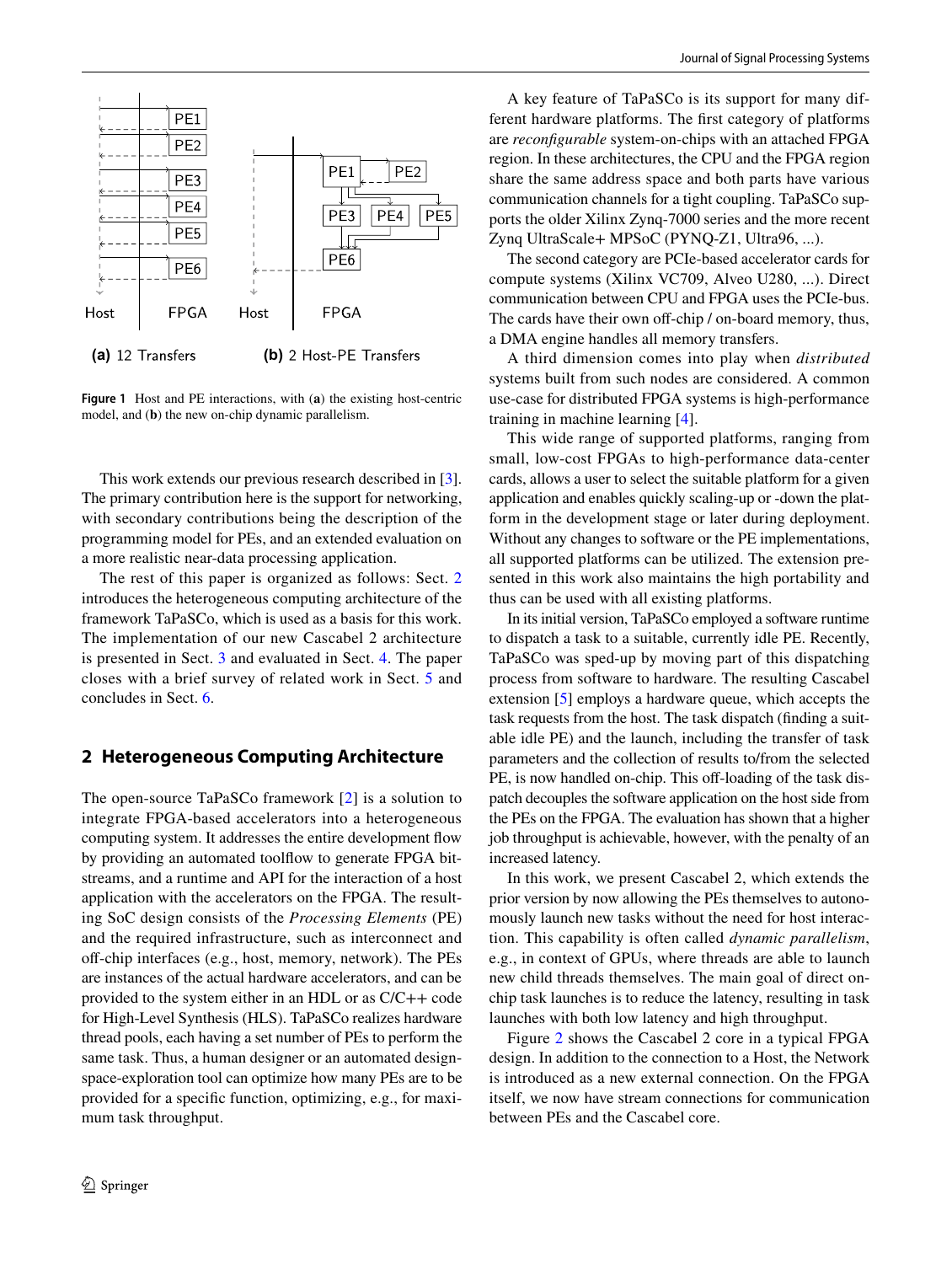

<span id="page-2-1"></span>**Figure 2** Cascabel 2 hardware dispatcher/launcher and its AXI Stream connections to the PEs for accepting task requests and distributing task results.

### <span id="page-2-0"></span>**3 Implementation**

### **3.1 Control and Data Flows**

The on-chip dispatch/launch functionality should be as powerful as the original software solution. Thus, it encompasses not only the actual dispatch/launching of child tasks, but also the passing of parameters from the parent to the child as well as the retrieval of the child result back to the parent task. We thus require bi-directional communication to perform this exchange.

The architecture is shown in Fig. [2](#page-2-1). In addition to the regular TaPaSCo interfaces for PE control and interruptbased signalling, two AXI4 streams are used to enable dynamic parallelism: A 512bit stream, shown in green, flows from the PEs to the Cascabel 2 unit, and carries new launch requests, including child task parameters. A second 64bit stream, shown in red, fows from the the Cascabel 2 unit back to the PEs and transports the task result, which is generally a single scalar value. Note that these widths are confgurable, and can be matched to the application domains, such as a result consisting of a two-element vector of single-precision foats. Also, the Cascabel 2-interface is completely optional. If PEs do not require the dynamic parallelism, no superfuous hardware will be generated. To connect the Cascabel 2 unit with all streaming interfaces on the PEs, AXI4 streaming interconnects are used. As those are limited to 16 ports each, for a larger system, a *hierarchy* of interconnects is automatically created. The interconnects also provide the option to insert register slices for improved timing.

Cascabel 2 supports the two existing methods of transferring data in TaPaSCo: pass-by-value and pass-by-reference. The former is a parameter with a scalar value, the latter is a parameter containing a reference to a memory location for larger data sizes. The software runtime is responsible for memory management.



<span id="page-2-2"></span>**Figure 3** Return value handling: (1) Discard, (2) return-to-parent, (3) merge/reduce-to-parent, (4) return-to-grandparent. **x** indicates a discarded result.

#### **3.2 On‑Chip Dispatch and Launch**

Cascabel relies on internal queues for managing incoming tasks and idle/busy PEs and also provides advanced intertask scheduling operations such as barriers. Adding the dynamic parallelism requires only very few changes here for Cascabel 2. Mainly, the existing memory-mapped interface used by the host to submit tasks for execution into the relevant queues is extended with the stream-based interface used by the PEs to submit task launch requests. For launches, the rest of the operations proceeds as in the initial Cascabel [\[5](#page-9-5)].

### **3.3 Handling Child‑Task Return Values**

Since tasks in TaPaSCo generally have return values, Cascabel 2 must be able to handle these as well. Compared to the dispatch/launching mechanisms described in the previous section, this requires greater changes in the Cascabel unit and the SoC architecture, especially since diferent execution paradigms need to be covered by the mechanisms. As shown in Fig. [3](#page-2-2), Cascabel 2 supports four ways of handling child task return values, which will be discussed next. Note that for the methods 2) to 4), the launches can occur synchronously (parent task waits for child result to arrive) *or* asynchronously (parent tasks continues after launching child task).

#### **3.3.1 Discard Child Result**

Not all PEs actually make use of the return values of child tasks, or require them for synchronization purposes. An example for this would be a PE whose child tasks provide their results elsewhere (e.g., as outgoing packets on a network port).

#### **3.3.2 Return‑to‑parent**

In general though, parent tasks will be interested in the return values of their child tasks, if only for synchronization purposes ("child task has fnished and updated shared state"). As TaPaSCo supports out-of-order completion of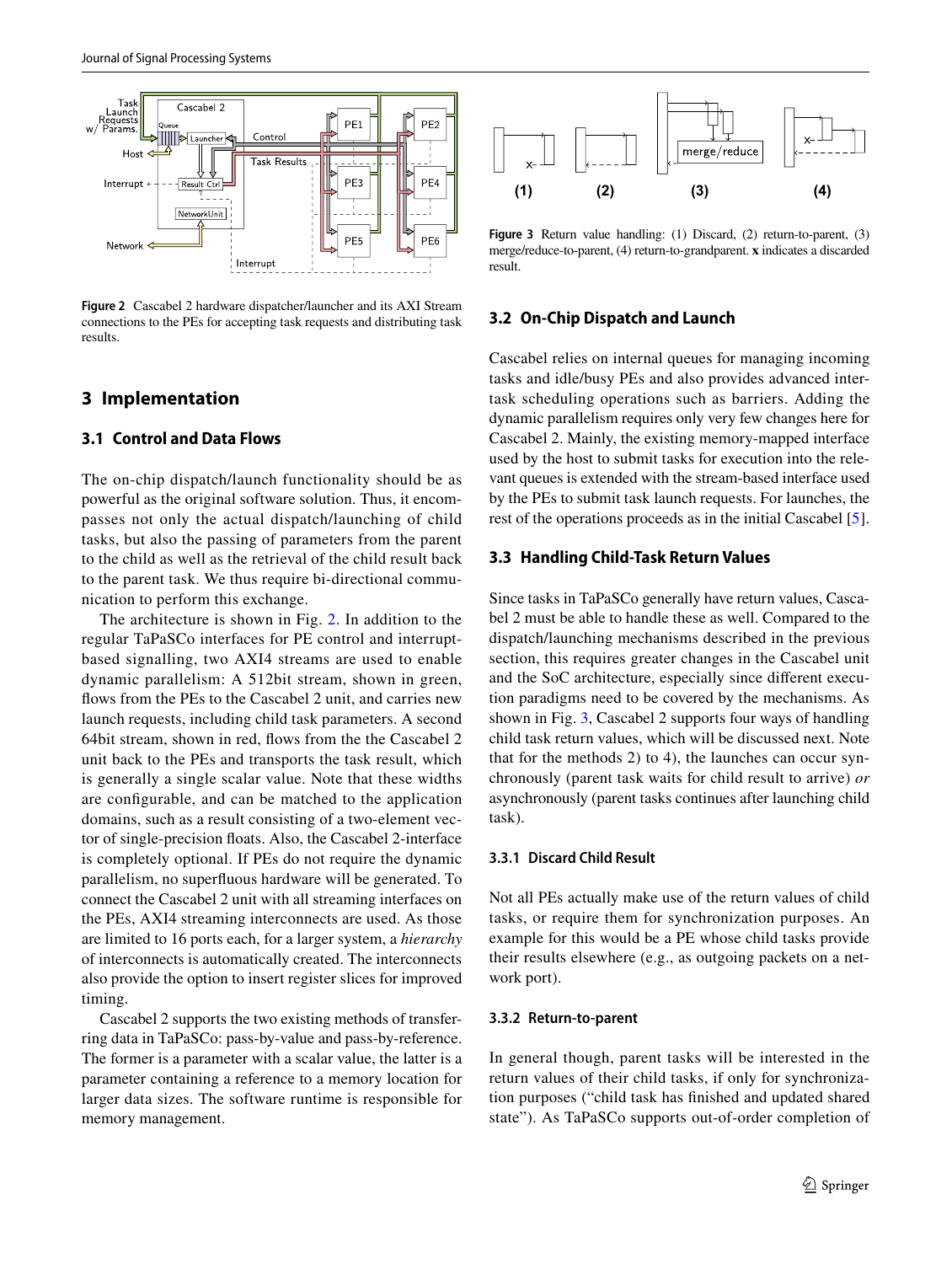tasks, we want to retain this capability for the dynamic inter-PE parallelism. In this mode, the child task's return value is sent back to the PE executing the parent task. As shown in Fig. [4](#page-3-0), the return value can be confgured to be sent alone (a), accompanied by the producing child's task ID, either in the same (b), or a separate bus transfer beat (c), to support out-of-order completion of child tasks.

#### <span id="page-3-1"></span>**3.3.3 Merge/Reduce‑to‑parent**

For some parallel patterns, such as a task farm, the results of multiple worker PEs must be collected, e.g., in preparation of a reduce operation. To this end, Cascabel 2 provides infrastructure to perform this *merging* in dedicated hardware. When configured, the child task results produced in parallel by multiple worker PEs in the farm will be bufered in BlockRAM, which in turn is then provided to dedicated PEs for performing the reduction/collection operations. Once all merge/reduce tasks have completed, their fnal result is passed back to the parent task, which in itself may be another merge/reduce PE task.

#### **3.3.4 Return‑to‑grandparent**

For some parallel patterns, results are not required in the parent of a child task, but higher up in the task hierarchy. Cascabel 2 supports this by allowing a child task to *skip* its parent task when returning results, and instead provide its result to its *grandparent* task. Note that if the grandparent task was also launched in this mode, which can be cascaded in Cascabel 2, yet another level in the task hierarchy will be skipped, quickly propagating the child task's result up even further in the task hierarchy. A practical use for this capability will be demonstrated in Sect. [4.2](#page-6-0).

The logic for realizing the diferent return actions is implemented in the *Return Ctrl* block (shown in Fig. [2](#page-2-1)). As new tasks are launched, the *Launcher* block forwards the associated return action to the *Return Ctrl* block, to be performed later upon task completion. When the Cascabel 2 unit receives interrupts from the PEs indicating the completion of a task, it internally looks-up the associated return action provided earlier. In all cases, except for the *discard child result* action, the frst step is to read the result value



<span id="page-3-0"></span>**Figure 4** Stream data formats for child task return values.

from the PE. Further processing is dependent on the selected action: it either forwards the result to the (grand-)parent, waits for additional return values, or issues a new merge task using the Cascabel 2 unit. Optionally, a task can specify that an interrupt should be raised and sent to the host. This will generally be done only after an entire set of tasks has been successfully completed in hardware.

#### **3.4 Network Launches in Distributed Systems**

In addition to on-chip launches, our work provides the option to use a network for launching tasks directly between the FPGAs in distributed systems. For this, an adapted version of the on-chip streaming interface is connected to a *NetworkUnit*. The network protocol is based on Ethernet frames, which are parsed within the *NetworkUnit*. Received frames are fltered for the correct destination MAC address and converted to launch requests analogously to the streaming based interface. On the return trip, PE results are encapsulated within Ethernet frames, and sent back to the launch originator via network.

We chose Ethernet for its low point-to-point latency of just  $0.9 \mu s$ , and since it suffices to connect typically-sized FPGA clusters, which rarely exceed multiple racks in size. However, for even larger (or more distributed) systems, the *NetworkUnit* could be extended by a TCP/IP stack such as Limago [\[6](#page-9-6)]. This would incur longer communication latencies, though. Measurements in such a setup are 1.8 μs for UDP and  $2.6 \mu s$  for TCP connections [[7\]](#page-9-7). Note that in setups including switches, their latency must also be included in the total calculation.

Even shorter latencies would be possible using direct FPGA-FPGA links based on the Xilinx Aurora protocol [\[8](#page-9-8)], which achieves latencies below 0.5 μs. However, with its pure point-to-point nature, it cannot be run over switches, and thus permits only limited scaling of the distributed system.

The required FPGA logic for the physical layer is implemented by a feature already present in TaPaSCo, which provides support for small form-factor pluggable (SFP) transceivers. The feature instantiates the required Ethernet IP cores and provides data streams for sending and receiving data, which are then connected to the *NetworkUnit*. On supported FPGA cards, this allows for the use of 10G (SFP+) or 100G (QSFP28) network interfaces.

This underlying hardware communications layer is leveraged to implement the cross-chip task-launching mechanism. The mechanism re-uses the on-chip streams, but instead of writing the requested task into the local queue, a network request is generated. The Cascabel 2 core then uses a metric to decide whether to submit the request to the network or to the local queue. The current simple metric is just based on the kernel ID: if the local FPGA does not have a processing element matching the kernel ID of the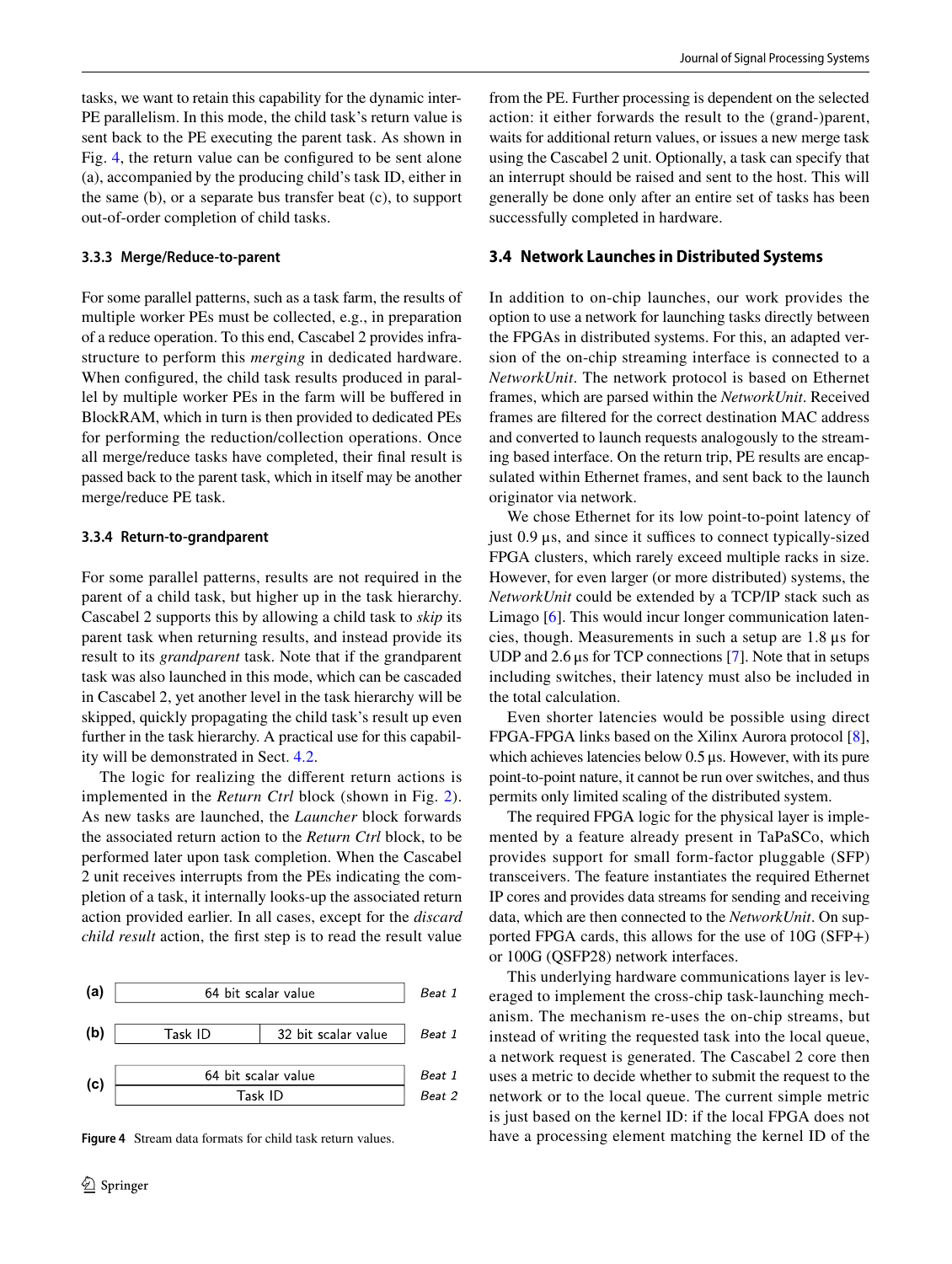requested task, then it forwards the request to the network. The reason behind this decision is that a network transfer incurs a large latency overhead. In many cases, that communication overhead will outweigh the penalty of waiting for a local PE to become available on a heavily loaded node. Thus, remote launches are only used for tasks that cannot be performed locally.

For addressing on the network, Cascabel 2 employs Ethernet MAC addresses. Each FPGA has a unique address, which can for example be based on a unique identifcation of the hardware such as the DNA\_PORTE2 primitive on Xilinx FPGAs. To map the available kernel IDs on remote FPGAs, a data structure is used for fast lookup. Furthermore, this data structure stores the load factor at the remote FPGA. To this end, each FPGA broadcasts the current load factor of all its kernel IDs present on the FPGA at regular time intervals . Based on these broadcasts, the data structure is initialized on startup, and regularly updated afterwards.

The data structure is designed to accommodate up to 1024 MAC addresses, which is sufficient for many practical data center deployments. The structure consists of three parts:  $(1)$  a map from kernel ID to list offset,  $(2)$  a list of MAC address indices and load factors, grouped by kernel ID (called KML), (3) a list of all available MAC addresses. The KML groups the entries by subdividing the list into parts for each kernel ID. The end of such a list is indicated either by an empty slot or an entry, which is marked as the last element. The length of the individual lists is confgurable according to the desired network setup. Therefore, the indices are not directly derivable from the kernel ID and need to be stored in the separate map. If a new task should be launched via network, the frst step is to lookup the list ofset for this kernel ID. This gives us the start address of the KML list, where all MAC addresses associated with this kernel ID are stored. The hardware iterates over this list until the end marker is reached. Afterwards, the minimum load factor is known and the full MAC address can be looked up by using the MAC address index from the KML list. In the example shown in Fig.  $5$ , kernel ID 1 has an offset of 2. In the KML list, we can now see that the list at position 2 contains indices 1 and 4. Here, one would prefer the MAC located at index 4 over that at index 1 due to lower load.

In most cases, iterating through the KML list is a reasonable choice, as the additional latency for iterating over the entries is negligible compared to the network latency. This might not be the case in a scenario, where a specifc kernel ID is available on most or all 1024 FPGAs. Here, the latency to iterate through the list can become as large as the network latency itself, effectively doubling the total latency. A nonoptimal performance improvement could be realized by just iterating on a random subset of the list. For this, the length of the list needs to be known. Either it is stored explicitly in the map of list offsets, or the offset to the next kernel ID is used to calculate the end of the list.

With these mechanisms, no central coordinator is needed. For incoming requests, Cascabel 2 stores the source MAC address and uses that, in turn, as the destination address when the task's result frame is sent.

This network communication can be utilized to implement large accelerator farms, which cannot be accommodated using just a single FPGA. From the point-of-view of an individual processing element, this distributed processing is completely transparent.

### **3.5 Programming Abstraction for Distributed Processing Elements**

We allow PEs to interact with the distributed infrastructure using Vitis HLS and Bluespec System Verilog APIs. From the infrastructure viewpoint, a PE has to add the required AXI4 streaming interfaces. Those interfaces are supported in both languages, e.g., in Bluespec via a library such as BlueAXI [[9\]](#page-9-9). Instead of forcing designers to manually fll in the felds of the data structure, Cascabel 2 provides a higher-level API.

In Bluespec, the API is provided through an interface description and the associated module implementation. For the Cascabel 2 functions, it provides methods to launch tasks and to receive results. Figure [6](#page-5-1) shows a processing element with the relevant parts of a task launch within a Bluespec module. First, the mkTaPaSCo module is instantiated. Then, the new task is launched in the frst rule with the single argument data. With this, the task gets enqueued on the stream interface. The result of the task is fetched in



<span id="page-4-0"></span>**Figure 5** Data structure for MAC address lookup.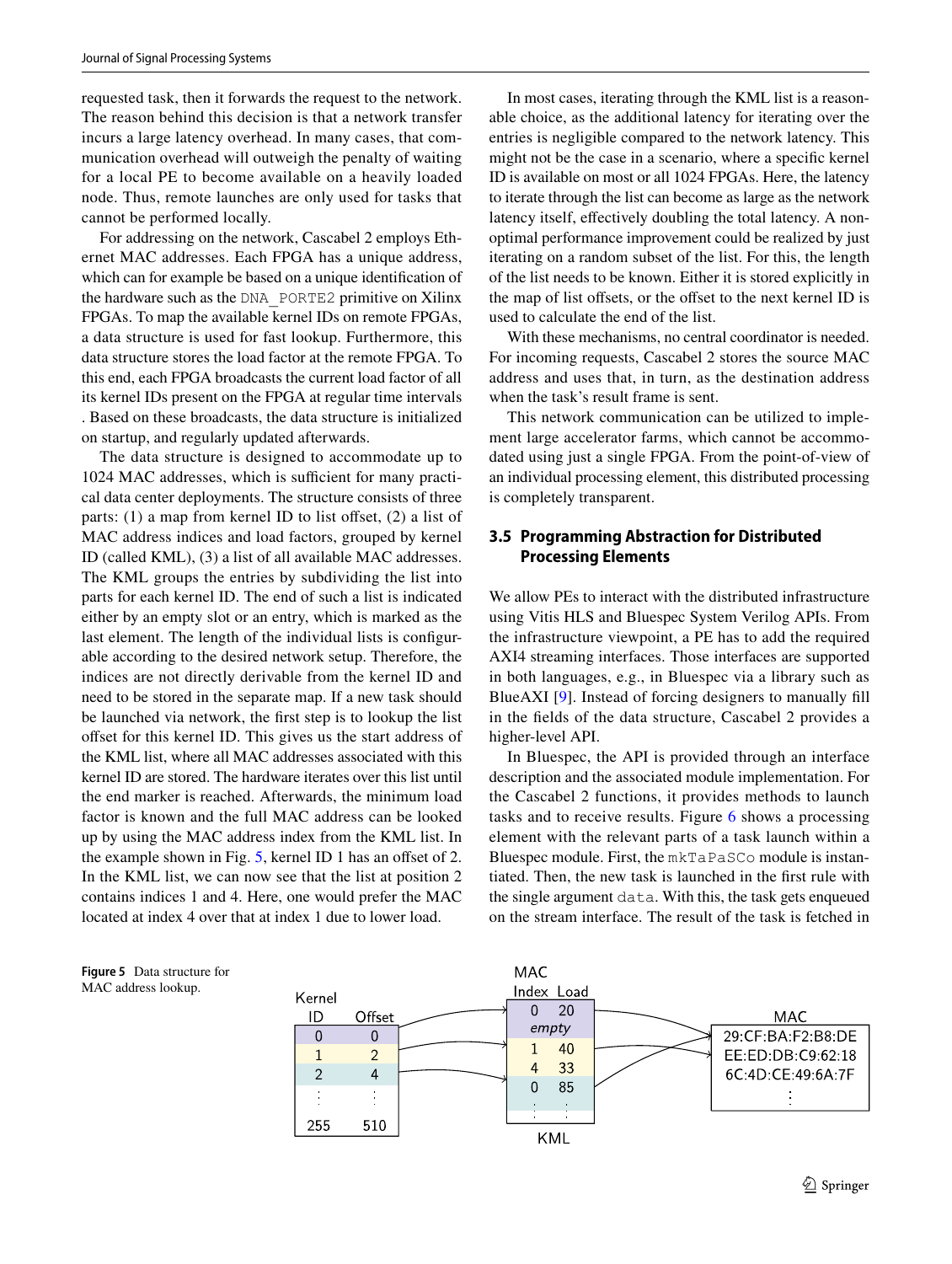<span id="page-5-1"></span>**Figure 6** Code snippet showing a processing element with an on-chip task launch in Bluespec.

```
/* Processing Element in Bluespec */
module mkMyProcessingElement (PE_Interface);
    /* interface and module declarations omitted */
    let tapasco \leq mkTaPaSCo();
    rule launch;
        let data <- alu.get(); // some input from PE-local logic
        tapasco.launch1(PE_ID, data); // on-chip launch with 1 parameter
    endrule
    rule result:
        let r <- tapasco.result(); // get the result
        outFifo.enq(r); // insert into own logic
    endrule
    // pass through AXI streaming interfaces
    interface maxi = tapasco.launch_stream;
    interface saxi = tapasco.result_stream;
endmodule
```
the second rule. Lastly, the AXI stream connections need to be forwarded into the mkTaPaSCo module. For the developer, the scheduling behaviour is the same as with regular modules and the Bluespec compiler ensures that rules only execute on valid data. As a consequence, the second rule executes only when a valid result is received. The merge/ reduce-to-parent mechanism is supported in a similar way, albeit requiring additional information about the merge/ reduce kernel ID.

In HLS, the API is provided through a header fle. The functions defned in it are similar to those of the Bluespec implementation. Instead of managing all streaming operations (like in the Bluespec version), the functions return the values required to transmit. Handling the streaming operations in the HLS kernel itself allows for a tighter integration and may improve results of the HLS compiler. State information, e.g. for the merge/reduce-to-parent mechanism, is stored in a handle and passed on to the functions.

# <span id="page-5-2"></span>**3.6 Limitations**

Cascabel 2 is realized as a custom hardware module and optimized for performance. Thus, even with the provided customization options for each specifc PE layout, Cascabel 2 does not reach the complete fexibility of the host-side software-only dispatcher. This section discusses the design decisions and the resulting restrictions.

In terms of arguments, Cascabel 2 by default supports values of 64bit. This can either be a scalar value, or a pointer to a memory location. Memory management is handled in the TaPaSCo software API on the host side. At this stage, it is thus not possible to dynamically allocate PE-shared memory for on-chip launched tasks. Instead, memory pre-allocated on the host-side could be used. The number of task arguments is currently limited to up to four arguments, which is sufficient for typical applications. Due to the latency optimization, all four arguments are passed in *parallel* in a single beat over the 512bit-wide launch request interconnect. If more arguments are required, this would either require widening the bus, issuing multiple beats, or passing the arguments via external PE-shared memory, such as on-chip HBM or on-board DDR-SDRAM.

As in all practical implementations (hardware or software), the achievable recursion depth in Cascabel 2 is limited by the capacity of the memory holding the "call stack". Cascabel 2 relies on on-chip BlockRAM to hold the call stack, again aiming for low latencies. The memory capacity used for this purpose can be confgured, but will by necessity be much smaller than the DRAM-based main memory call stacks used in software recursion.

In addition, as TaPaSCo PEs are generally not multithreaded or even re-entrant, a recursive call will always be executed on *another* PE, blocking the calling PE for the duration of the sub-task execution. For example, with recursive task launches following the *Return-to-parent* pattern, each recursion level will lead to one PE becoming blocked, thus limiting the recursion depth to the total number of PEs available on the SoC to execute this task.

# <span id="page-5-0"></span>**4 Evaluation**

Our evaluation system is a Xilinx Alveo U280 FPGA card in a server with an AMD Epyc Rome 7302P 16-core CPU with 128 GB of memory. All FPGA bitstreams have a 300MHz design clock and are synthesized in Vivado 2020.1.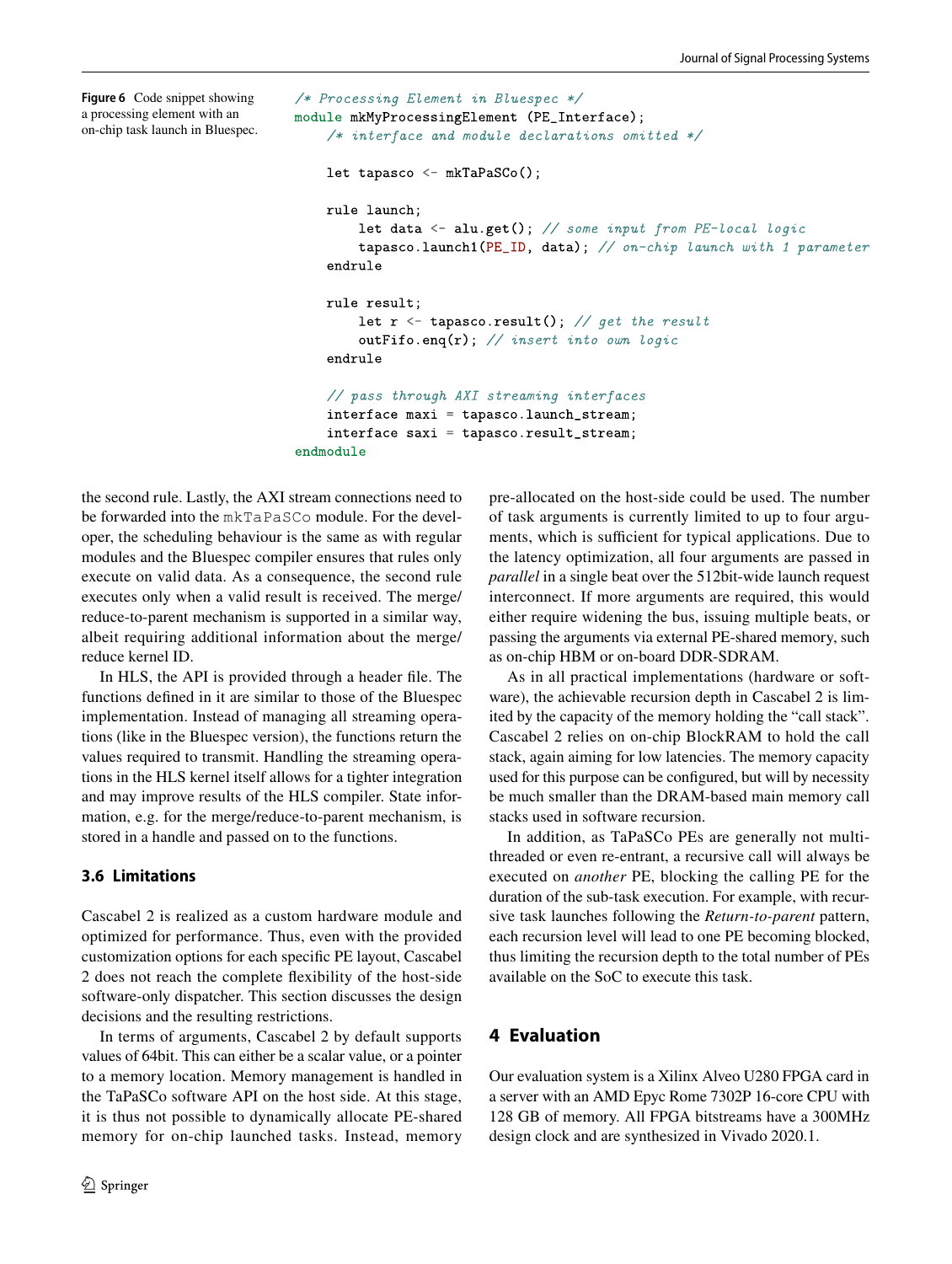#### **4.1 Latency**

The key goal when performing hardware-accelerated launches is a low latency. For evaluating this, we use the onchip launch interface and measure the required clock cycles from writing the task launch command for an immediately returning (NOP) task to the Cascabel 2 launch-command stream, up to when the parent task receives the result value from the child task. This approach follows the conventions established in the HPC community for benchmarking taskscheduling systems, e.g., in [[10](#page-9-10)]. This operation takes 62 clock cycles in total, which at the design frequency yields a time of 207 ns for a complete launch-and-return. When performing the same operation using the host-based softwareonly scheduler, it takes 7.41µs. Using the hardware-assisted software scheduler [\[5](#page-9-5)], which is optimized for task throughput instead of task latency, requires 8.96µs. Thus, Cascabel 2 yields a latency gain of 35x compared to the softwareonly scheduler, and a gain of 43x compared to the hardwareassisted Cascabel 1 scheduler.

For measuring the network latency, we used a switchbased network setup (see Fig. [7](#page-6-1)). FPGAs and the server are connected to a 100G switch (Celestica Seastone DX010) and all frames pass through this switch. Direct connections would be possible and should result in lower latencies, however, the switch-based setup is more scalable when increasing the number of FPGAs, as described above. We measure the time from sending out an Ethernet frame until the result frame is received. In the frst measurement, we utilize our *server* to send launch requests, and receive back results via network. On average, our sample application achieves a latency of 16.1µs. Most of this time is spent on the network side, specifcally on the host server. Hardware measurements have shown that fewer than 100 clock cycles (at the network clock domain running at 322MHz) are actually required for the operation within the FPGA logic to receive a packet and send out the result. This is, as expected, slower than the purely local on-chip launches due to high network overhead in the Linux kernel.

The situation improves considerably, though, when taking the software-based server out of the loop, and performing FPGA-to-FPGA launches across the switch. In that scenario, both the send and receive processing is completely handled in hardware. This results in a reduced latency of just 2.4µs, which is roughly an order of magnitude slower than the purely



<span id="page-6-1"></span>**Figure 7** Network topology used for Server-to-FPGA and FPGA-to-FPGA communication.

local on-chip launches on a single FPGA, but already highly competitive with the  $\approx$ 4µs of round-trip time achievable with hardware-accelerated network adapters for MPI on RoCE via 100G Ethernet [\[11](#page-9-11)]. Note that with Cascabel 2, network launches in the distributed system are now roughly 3x *faster* than local software-based launches originally were on the host.

Figure [8](#page-6-2) summarizes the measured latencies. Cascabel 1 as the predecessor of Cascabel 2 provides an hardware-offloaded scheduler, which is still connected via PCIe. The hardware module achieves higher throughput at the cost of an increased latency compared to the pure software solution. The on-chip communication of Cascabel 2 skips the PCIe connection and thus can reach those low latencies. Network communication in Cascabel 2 has considerably reduced latency compared to software-based execution. In addition to the reduced latency, the on-chip scheduling of tasks avoids the high jitter of both of the software-in-the-loop solutions, caused by the PCIe connection between the host and the FPGA board. The same applies for switched FPGA-to-FPGA network communication, when the server is not involved.

#### <span id="page-6-0"></span>**4.2 Recursion**

To stress-test the advanced task management capabilities described in Sect. [3.3.3](#page-3-1) on a simple example, we show a *recursion-intensive* approach of computing the Fibonacci sequence, which is defned as

$$
f(n) = f(n-1) + f(n-2)
$$

$$
f(1) = f(2) = 1
$$



<span id="page-6-2"></span>Figure 8 Comparison of launch latencies: host-side software-only, throughput-oriented hardware-assisted software with Cascabel 1, latency-oriented hardware-only with Cascabel 2, switched networkbased launches from server-to-FPGA (S2F) and from FPGA-to-FPGA (F2F).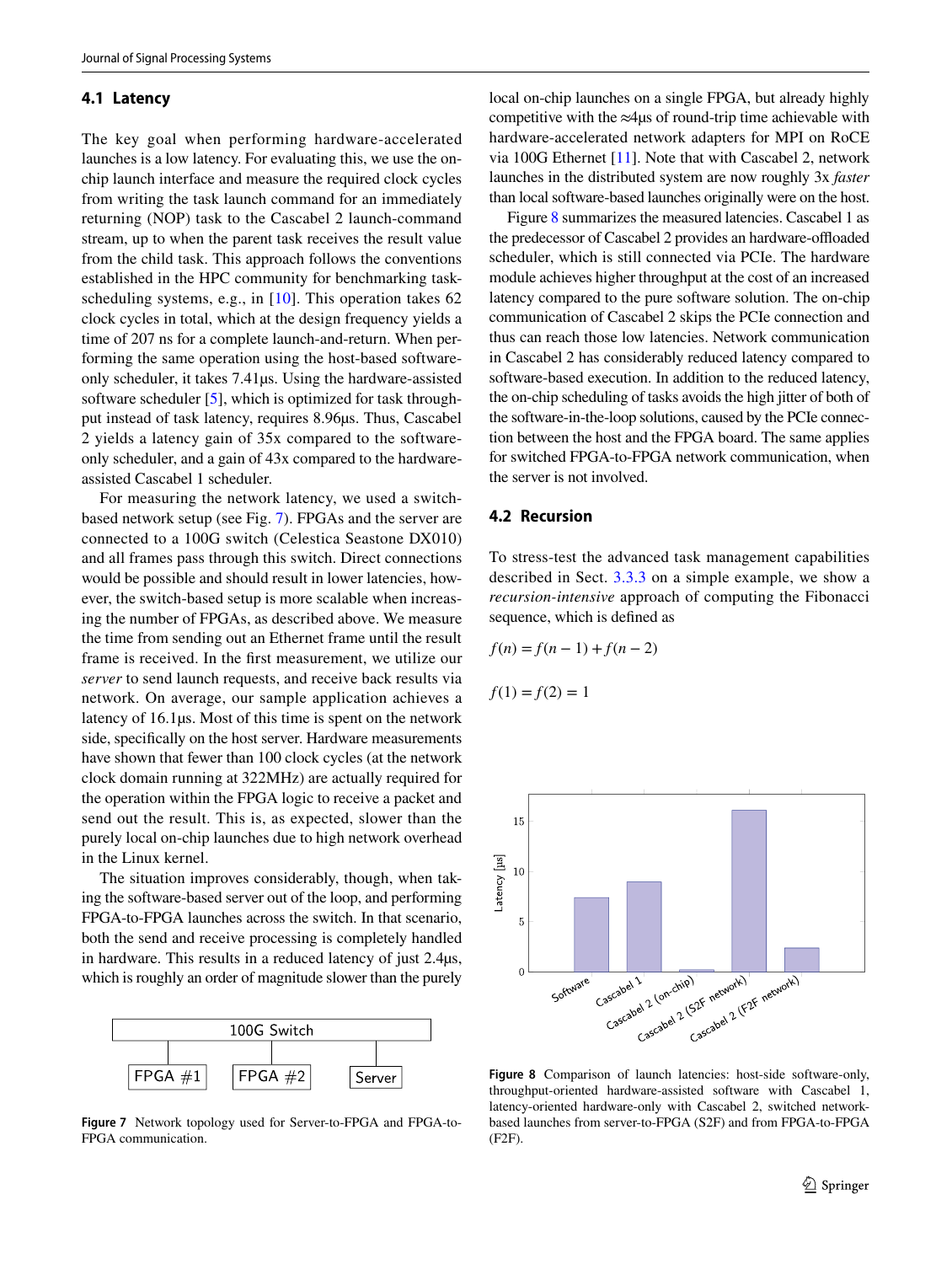

<span id="page-7-0"></span>**Figure 9** Recursive Fibonacci computation: (**a**) naive synchronous execution, (**b**) asynchronous mode with transitive return-to-grandparent value passing and merge/reduce.

When implementing this computation naively without the merge/reduce support of Cascabel 2, as shown in Fig. [9](#page-7-0)a, the performance and area efficiency will be very poor, as each of the recursive tasks would wait for a result from their child tasks, which in turn would lead to many occupied, but waiting hardware PEs, and will not scale beyond very small values for *n*. See Sect. [3.6](#page-5-2) for a discussion of this problem.

Using the *Reduce-to-parent* scheme of Sect. [3.3.3](#page-3-1) in a transitive manner, combined with asynchronous (nonblocking) launches of the child tasks, enables the far more efficient execution sketched in Fig. [9b](#page-7-0). Here, each task completes immediately after spawning its child tasks with the updated parameters  $n - 1$  and  $n - 2$ . Note that a parent task does not wait for the child tasks' results. Instead, by having *all* of these tasks execute in *Return-to-grandparent* mode, the results of all of the child tasks will propagate up to the outer *reduce* tasks, which actually perform the summing over all of the partial results. That computation has been moved out of the inner nodes of the call graph of Fig. [9](#page-7-0)b, to the outer reduce nodes. In this manner, the recursion depth is not limited by the PEs available on the chip. The implementation can scale from a single Fibonacci PE, and a single reduce PE for summing, up to many PEs running in parallel. The recursion depth is only limited by the size of the BlockRAM storage used for buffering the recursion results in a call-stack-like manner.

When using two PEs for executing Fibonacci computation tasks, and four PEs for the merge/reduce tasks, computing *f*(11) as a highly task-intensive stress-test requires just 63.13µs, with the bulk of the execution time required for task dispatching/launching (as the computation itself is trivial). When performing host-side scheduling,

instead, managing the same parallel structure would require 1.29 ms, more than 20x longer. Note again that we have chosen this example to demonstrate the *scheduling* capabilities and speed of the Cascabel 2 system, it is *not* intended to show high-performance computations of Fibonacci numbers.

#### **4.3 Near‑Data Processing for Databases**

Our second use-case realizes an accelerator for near-data processing, e.g., for use in computational storage [\[12](#page-9-12)]. It will examine the performance of Cascabel 2 for less launch-intensive workloads than the previous Fibonacci example. Here, we assume that a key-value (KV) store is located in persistent memory directly attached to the FPGA, and we perform operations on the FPGA near the data (NDP), instead of transferring the data from persistent memory to the host for processing. Our simplifed KV store uses a log-structured block format with data blocks of variable length. On insertion of a new block, it is appended to the last block. To update an existing block, the new version of that block is appended as well, and the invalidation timestamp of the previous (now outdated) version is written. Memory addresses pointing to the newer and older version ease the lookup of diferent versions. The header format of each block is shown in Fig. [10.](#page-7-1)

In our use-case, we want to apply a Number Theoretic Transform (NTT) as a batched operation in NDP-fashion on all blocks of a given snapshot. NTT is a special case of the Discrete Fourier Transform applied over fnite felds. NTT is the basic function required in many cryptographic applications, such as homomorphic encryption or postquantum cryptography [[13](#page-9-13), [14\]](#page-9-14)

Blocks of our KV store belong to the given snapshot, if the timestamp is older than the snapshot and the block is still valid or the invalidation happened at a point later than the snapshot. In our implementation tailored to Cascabel 2, we structure the application as two parts: (1) a database parser, and (2) the actual NTT operation. This way, we have two kernels with low complexity each, but which together can perform a complex operation.

For the batch operation, the database parser iterates over all blocks by fetching all headers sequentially. As block sizes are variable and potentially large, the read accesses to the block headers are bounded by the random access performance of the memory. If a block is *visible* at the timestamp of the snapshot, a new on-chip task launch of the NTT kernel is performed. The NTT hardware module is based on an open-source implementation [[15\]](#page-9-15). We

<span id="page-7-1"></span>

| Figure 10 Block header used in<br>the KV<br>' store. | ∟ength | imestamp<br>$\mathcal{L}$ | $\overline{r}$<br>' Invalidation | Ptr new | Ptr prev |
|------------------------------------------------------|--------|---------------------------|----------------------------------|---------|----------|
|                                                      |        |                           |                                  |         |          |

the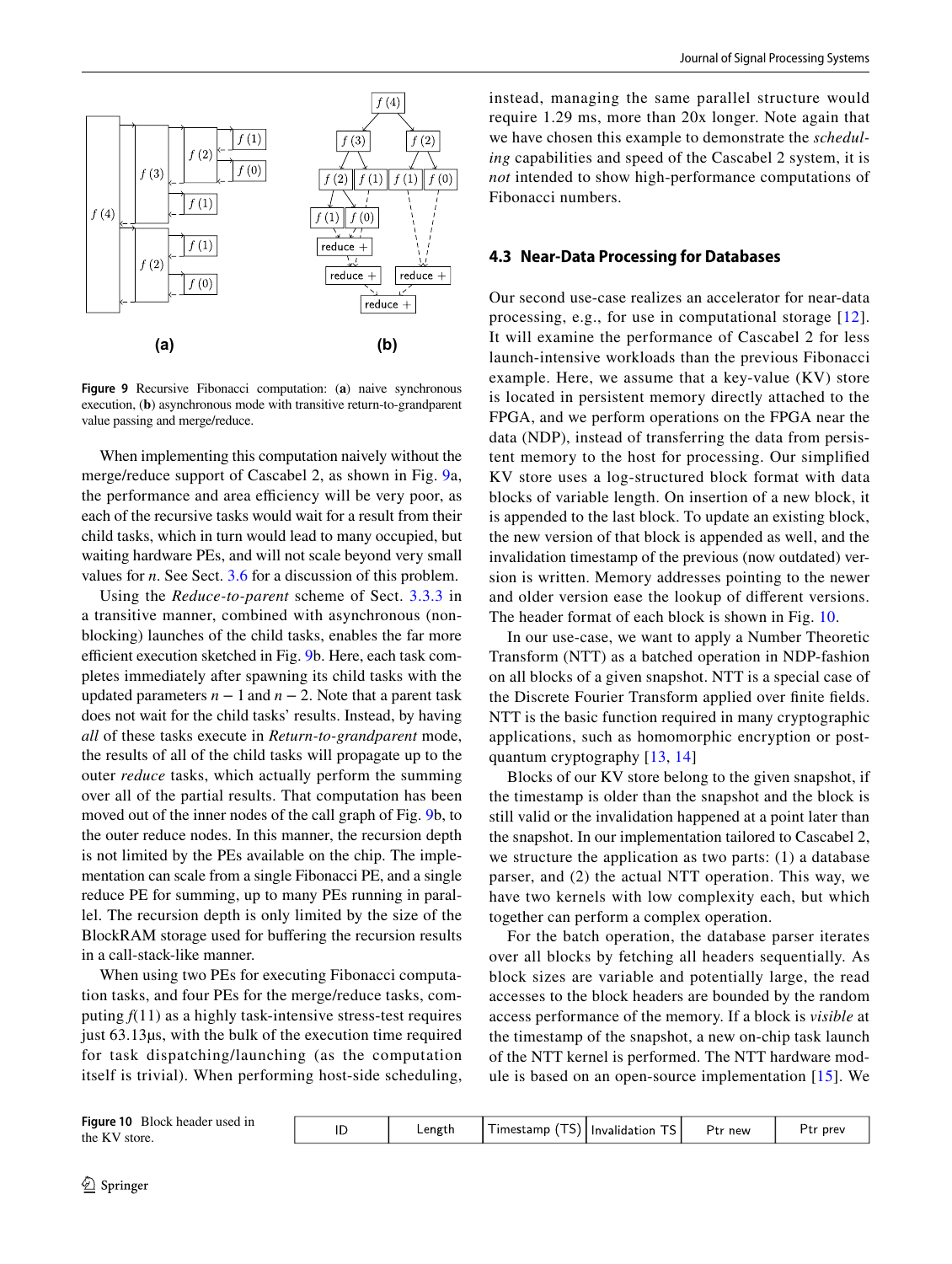use the smallest configuration of  $(n, K) = (256, 13)$ . To integrate this module into the database use-case, a custom load and store unit is implemented for handling all memory transfers. Furthermore, a control unit converts the PE interface of TaPaSCo to the control signals of the NTT module. A single NTT operation requires 1,056 clock cycles by itself. But when including all memory transfers (load and store), the execution time increases to around 2,000 clock cycles (at 300 MHz).

The fnal design consists of a single database parser and eight instances of the NTT operator. Our sample database has a 50 % visibility of blocks for the chosen snapshot timestamp. When using Cascabel 2, we measure a time of 42.8 ms to process 100,000 blocks. For a comparison, we create a similar setup with the software runtime instead of on-chip launches. The host software fetches the header from the memory on the FPGA and, if the header signals a visible block, it launches the execution on the NTT hardware module. Software execution completes in 120.9 ms, which shows a speed-up of 2.8x when employing Cascabel 2.

#### **4.4 Resource Utilization and Frequency**

The dynamic parallelism features of Cascabel 2 require additional chip resources compared to the initial Cascabel version of [[5\]](#page-9-5). As Cascabel 2 is highly confgurable for the needs of a specifc application, the actual hardware costs depend on the features enabled. However we can describe some design points here: For the two examples, the merge/ reduce buffer was configured to use an extra 32 RAMB36 blocks for bufering intermediate child task results. Also, the Cascabel 2 task launch and result interconnects required just 0.27% extra CLBs compared to the original. In all of our experiments, the absolute resource cost of the Cascabel 2 system was below 2% of the available resources, across all resource types on the Alveo U280 board.

To get a better assessment of the required hardware for the on-chip stream connections, we created designs with a variable number of PEs connected to the on-chip streams. Figure [11](#page-8-1) shows the utilized resources in terms of CLB LUTs (the Alveo U280 FPGA has a total of 1,303,680 available). Even for the largest design, this is below 1 %. The numbers show that scaling is close to linear and thus should not limit designs with an even larger number of PEs. This highlights the advantage of using streams for communication. The data fows only in a single direction, and is easy to pipeline. For designs larger than those evaluated here, additional pipeline stages can be easily inserted. This, of course, will increase the latency slightly, but may compensate for an otherwise reduced clock frequency.

Another aspect is the number of resources required when adding an *on-chip* connection. As this is typically tightly integrated into a PE, obtaining the precise resource



<span id="page-8-1"></span>**Figure 11** Required hardware resources (CLB LUTs) for the on-chip task launch and result interconnects.

requirements just for the launch logic is difficult. Instead, we analyze a NOP PE that just performs task launches bu no other operations. This minimal PE requires 1,274 CLB LUTs, which is just 0.1 % of the total number available. Thus, compared to the much larger PE sizes of real applications, the resource overhead of the launch interface is negligible.

All evaluated designs meet timing closure at the design frequency of 300 MHz. Frequencies of over 500 MHz are achievable [[16](#page-10-0)], but would require increasing the Block-RAM access latency, which we have not done for the examples shown here.

# <span id="page-8-0"></span>**5 Related Work**

In contrast to much prior work on HLS that focuses on parallelism *within* a PE [[17](#page-10-1), [18](#page-10-2)], our focus is parallelism across PEs and the required infrastructure to support this. Here, the feld of related work is much narrower. One recent example is ParallelXL [[19\]](#page-10-3), which also aims for dynamic on-chip parallelism: Their PEs are grouped into tiles, which are attached to two NoCs to perform work-stealing scheduling and argument/task routing. The result is a more distributed system, compared to our centralized Cascabel 2 unit. However, the evaluation of ParallelXL was limited to just a small-scale prototype on a Zynq-7000 device and gem5-based simulations. We believe that our simple n-to-1 and 1-to-n streaming interconnects will scale better than ParallelXL's more expensive NoCs, and still allow performance gains even for highly scheduling intensive workloads, as demonstrated by our task-excessive Fibonacci example. In addition, ParallelXL lacks advanced features such as hardware support for merge/reduce operations and has more limited customizability (e.g., omitting the result interconnect on PEs for void child tasks).

Distributing processing elements across multiple networkattached FPGAs has been well described in much prior work.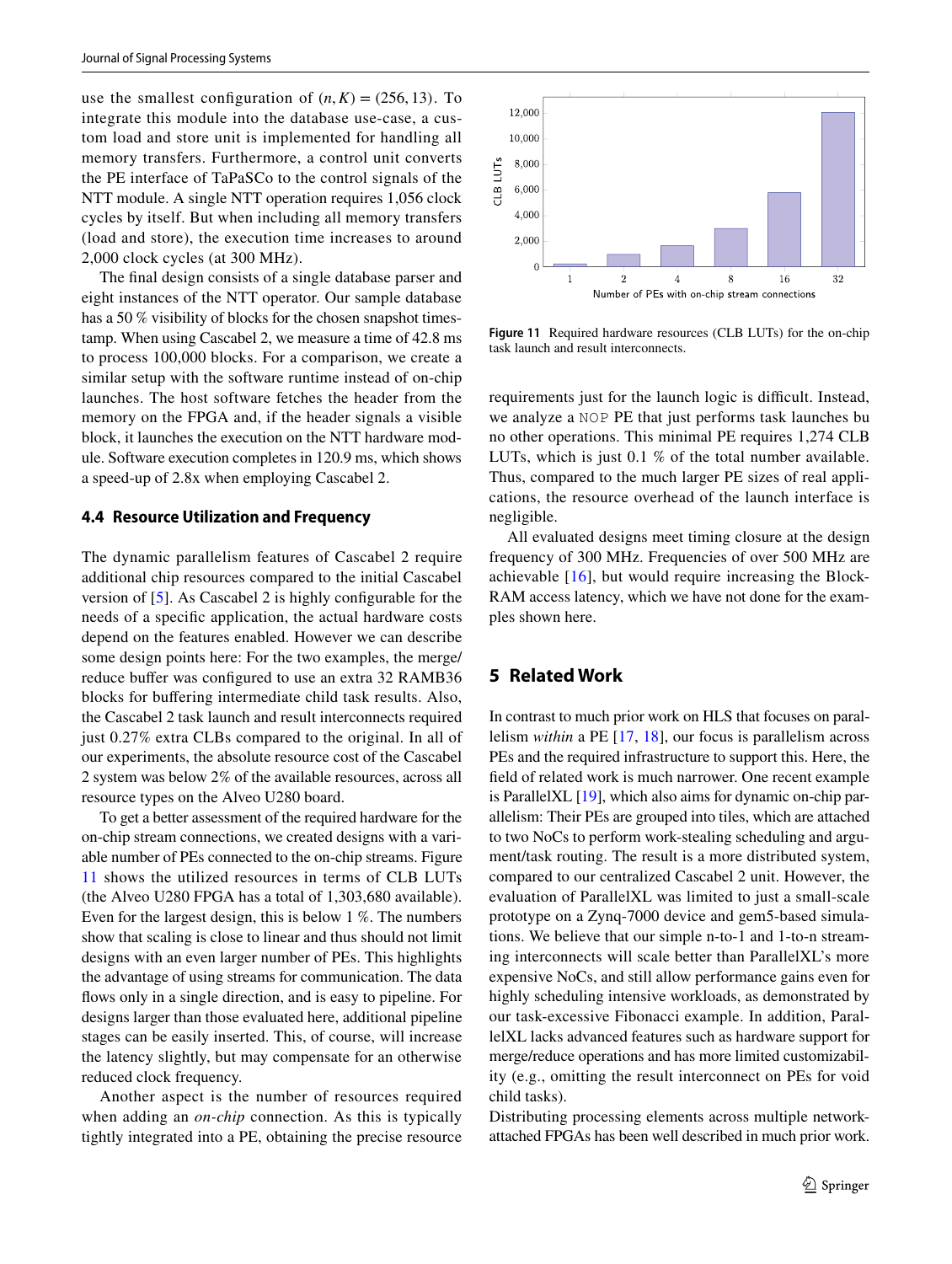E.g., the framework presented in [[20\]](#page-10-4) provides an infrastructure to generate FPGA clusters from an abstract cluster description, and allows for fexibly replicating kernels. Our work does not provide an automated way to generate full clusters, but by incorporating the TaPaSCo framework, the kernel composition on individual FPGAs can easily be replicated.

# <span id="page-9-3"></span>**6 Conclusion and Future Work**

Our Cascabel 2 system provides high-performance hardware-accelerated dynamic parallelism at low resource costs. It extends the scheduling capabilities of prior work (e.g., barriers) with new mechanisms for performing inter-task reduction operations and optimized result passing.

Cascabel 2 enables low-latency task launches both locally on-chip, as well as in a distributed system over the network. With the choice of Ethernet as a communications medium, we achieve both the desired low-latency, as well as scalability by employing switched networks.

With all its proven advantages, for some applications, the task-based programming model currently at the heart of TaPaSCo is not the optimal one. We are currently working to *combine* task-based reconfigurable computing with self-scheduling *streaming* operations for use in data-fow applications.

Future performance improvements can be achieved by further enhancing the underlying scheduling method used in Cascabel 2. In particular, for systems with many *diferent* PE types, the current "FIFO" scheduling may in many cases not reach optimal PE utilization.

**Acknowledgements** This research was funded by the German Federal Ministry for Education and Research (BMBF) in project 01 IS 17091 B.

**Funding** Open Access funding enabled and organized by Projekt DEAL.

**Open Access** This article is licensed under a Creative Commons Attribution 4.0 International License, which permits use, sharing, adaptation, distribution and reproduction in any medium or format, as long as you give appropriate credit to the original author(s) and the source, provide a link to the Creative Commons licence, and indicate if changes were made. The images or other third party material in this article are included in the article's Creative Commons licence, unless indicated otherwise in a credit line to the material. If material is not included in the article's Creative Commons licence and your intended use is not permitted by statutory regulation or exceeds the permitted use, you will need to obtain permission directly from the copyright holder. To view a copy of this licence, visit <http://creativecommons.org/licenses/by/4.0/>.

# **References**

- <span id="page-9-0"></span>1. Ernsting, S., & Kuchen, H. (2014). A Scalable Farm Skeleton for Hybrid Parallel and Distributed Programming. *International Journal of Parallel Programming, 42*(6), 968–987. [https://doi.org/10.1007/](https://doi.org/10.1007/s10766-013-0269-2) [s10766-013-0269-2](https://doi.org/10.1007/s10766-013-0269-2)
- <span id="page-9-1"></span>2. Heinz, C., Hofmann, J., Korinth, J., Sommer, L., Weber, L., & Koch, A. (2021). The TaPaSCo Open-Source Toolfow. *Journal of Signal Processing Systems*.<https://doi.org/10.1007/s11265-021-01640-8>
- <span id="page-9-2"></span>3. Heinz, C., & Koch, A. (2021). Supporting on-chip dynamic parallelism for task-based hardware accelerators. In S. Derrien, F. Hannig, P. C. Diniz, D. Chillet (eds), *Applied reconfgurable computing. Architectures, tools, and applications* (pp. 81–92). Springer: Cham.
- <span id="page-9-4"></span>4. Wang, T., Geng, T., Li, A., Jin, X., & Herbordt, M. (2020). FPDeep: Scalable Acceleration of CNN Training on Deeply-Pipelined FPGA Clusters. *IEEE Transactions on Computers, 69*(08), 1143–1158. <https://doi.org/10.1109/TC.2020.3000118>
- <span id="page-9-5"></span>5. Heinz, C., Hofmann, J. A., Sommer, L., & Koch, A. (2020). Improving job launch rates in the TaPaSCo FPGA middleware by Hardware/Software-Co-Design. In *2020 IEEE/ACM International Workshop on Runtime and Operating Systems for Supercomputers (ROSS)* (pp. 22–30).<https://doi.org/10.1109/ROSS51935.2020.00008>
- <span id="page-9-6"></span>6. Ruiz, M., Sidler, D., Sutter, G., Alonso, G., & López-Buedo, S. (2019). Limago: an FPGA-based Open-source 100 GbE TCP/IP Stack. In *2019 29th International Conference on Field Programmable Logic and Applications (FPL)* (pp. 286–292). IEEE. [https://](https://doi.org/10.1109/FPL.2019.00053) [doi.org/10.1109/FPL.2019.00053](https://doi.org/10.1109/FPL.2019.00053)
- <span id="page-9-7"></span>7. Hartmann, M., Weber, L., Wirth, J., Sommer, L., & Koch, A. (2021). Optimizing a hardware network stack to realize an in-network ML inference application. In *2021 IEEE/ACM International Workshop on Heterogeneous High-performance Reconfgurable Computing (H2RC)*.
- <span id="page-9-8"></span>8. Aurora 64B/66B Protocol Specifcation (SP011 (v1.3) October 1, 2014). [https://www.xilinx.com/support/documentation/ip\\_](https://www.xilinx.com/support/documentation/ip_documentation/aurora_64b66b_protocol_spec_sp011.pdf) [documentation/aurora\\_64b66b\\_protocol\\_spec\\_sp011.pdf](https://www.xilinx.com/support/documentation/ip_documentation/aurora_64b66b_protocol_spec_sp011.pdf)
- <span id="page-9-9"></span>9. BlueAXI. <https://github.com/esa-tu-darmstadt/BlueAXI>
- <span id="page-9-10"></span>10. Dubucq, T., Forlini, T., Dos Reis, V. L., & Santos, I. (2015). Matrix: Bench - benchmarking the state-of-the-art task execution frameworks of many-task computing.
- <span id="page-9-11"></span>11. Shah, H., Voloshin, M., & Sharma, D. (2020). MVAPICH2 on Thor: High performance MPI meets mainstream ethernet controller. 9th Annual MVAPICH User Group (MUG) Meeting.
- <span id="page-9-12"></span>12. Vinçon, T., Weber, L., Bernhardt, A., Riegger, C., Hardock, S., Knoedler, C., Stock, F., Solis-Vasquez, L., Tamimi, S., & Koch, A. (2020). nKV in Action: Accelerating KV-Stores on native computation storage with near-data processing. In *Proceedings of the VLDB Endowment*, Volume 13.
- <span id="page-9-13"></span>13. Kim, S., Lee, K., Cho, W., Nam, Y., Cheon, J. H., & Rutenbar, R. A. (2020). Hardware architecture of a number theoretic transform for a bootstrappable RNS-based homomorphic encryption scheme. In *2020 IEEE 28th Annual International Symposium on Field-Programmable Custom Computing Machines* (FCCM) (pp. 56–64). IEEE.
- <span id="page-9-14"></span>14. Scott, M. (2017). A note on the implementation of the number theoretic transform. In *IMA International Conference on Cryptography and Coding* (pp. 247–258). Springer.
- <span id="page-9-15"></span>15. Mert, A. C., Karabulut, E., Ozturk, E., Savas, E., & Aysu, A. (2020). An Extensive Study of Flexible Design Methods for the Number Theoretic Transform. *IEEE Transactions on Computers*. [https://doi.](https://doi.org/10.1109/TC.2020.3017930) [org/10.1109/TC.2020.3017930](https://doi.org/10.1109/TC.2020.3017930)